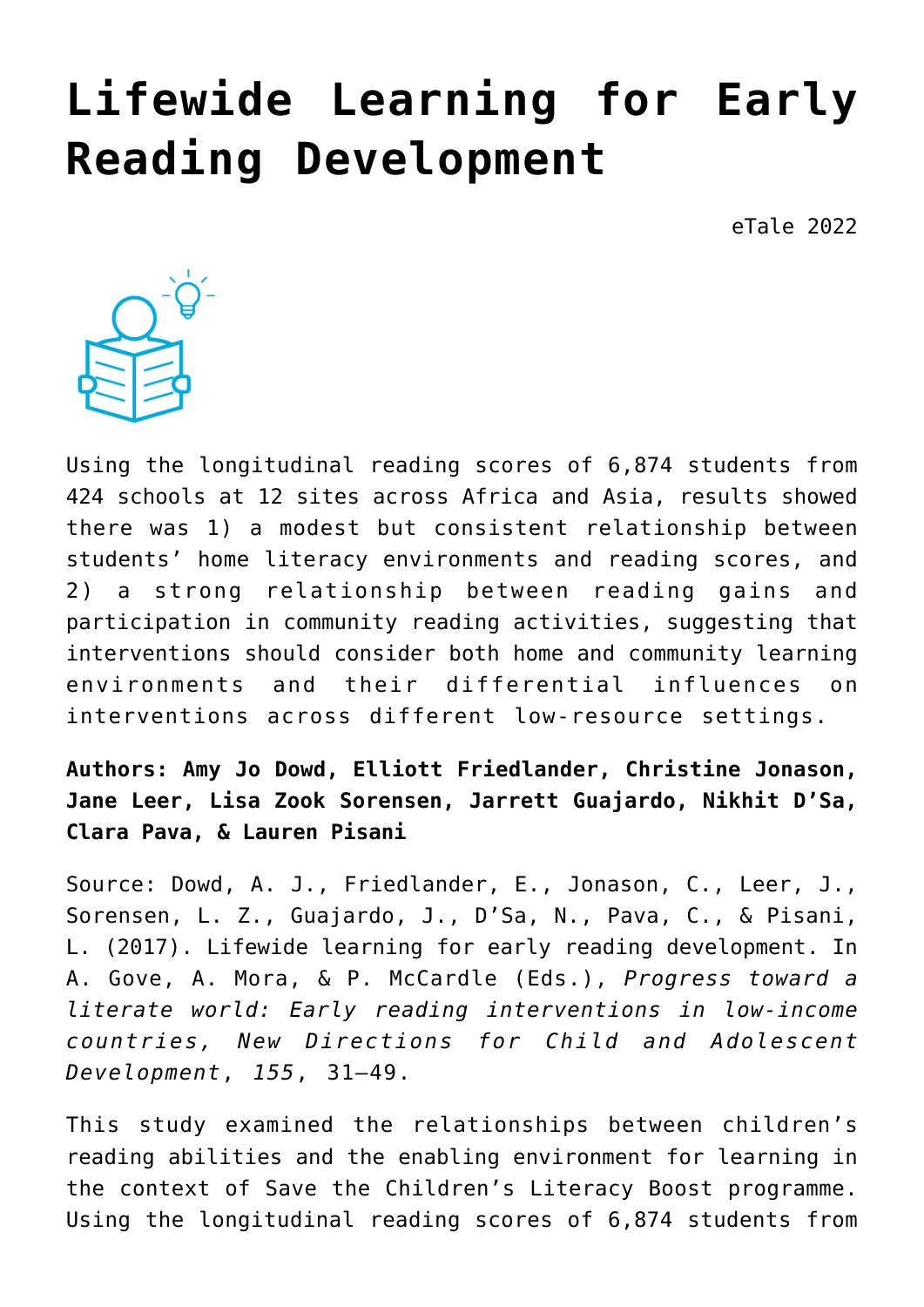424 schools at 12 sites across Africa and Asia, results suggested there was 1) a modest but consistent relationship between students' home literacy environments and reading scores, and 2) a strong relationship between reading gains and participation in community reading activities, suggesting that interventions should consider both home and community learning environments and their differential influences on interventions across different low-resource settings.

- Repeated attempts to affect student learning exclusively through schools have largely failed.
- Learning is influenced by the enabling environment outside school, whether captured as materials, being surrounded by readers, good reading habits, or reading together.

#### **Defining Literacy Boost**

- This aims to improve classroom reading pedagogy and to engage students, families, and communities in reading activities outside of school.
- The programme focuses on lifewide learning: children's engagement in enjoyable, cognitively demanding, literacy-related activities not only in school but also in their homes and communities.
- The programme provides child-friendly reading materials and encourages caregivers to undertake literacysupporting activities (such as reading and talking with their children).
- The programme provides opportunities to participate in community activities, such as reading in groups or pairs or borrowing materials from a local mini-library.
- The programme reaches over 1.5 million children in 32 countries and has two intervention components: teacher training and community action.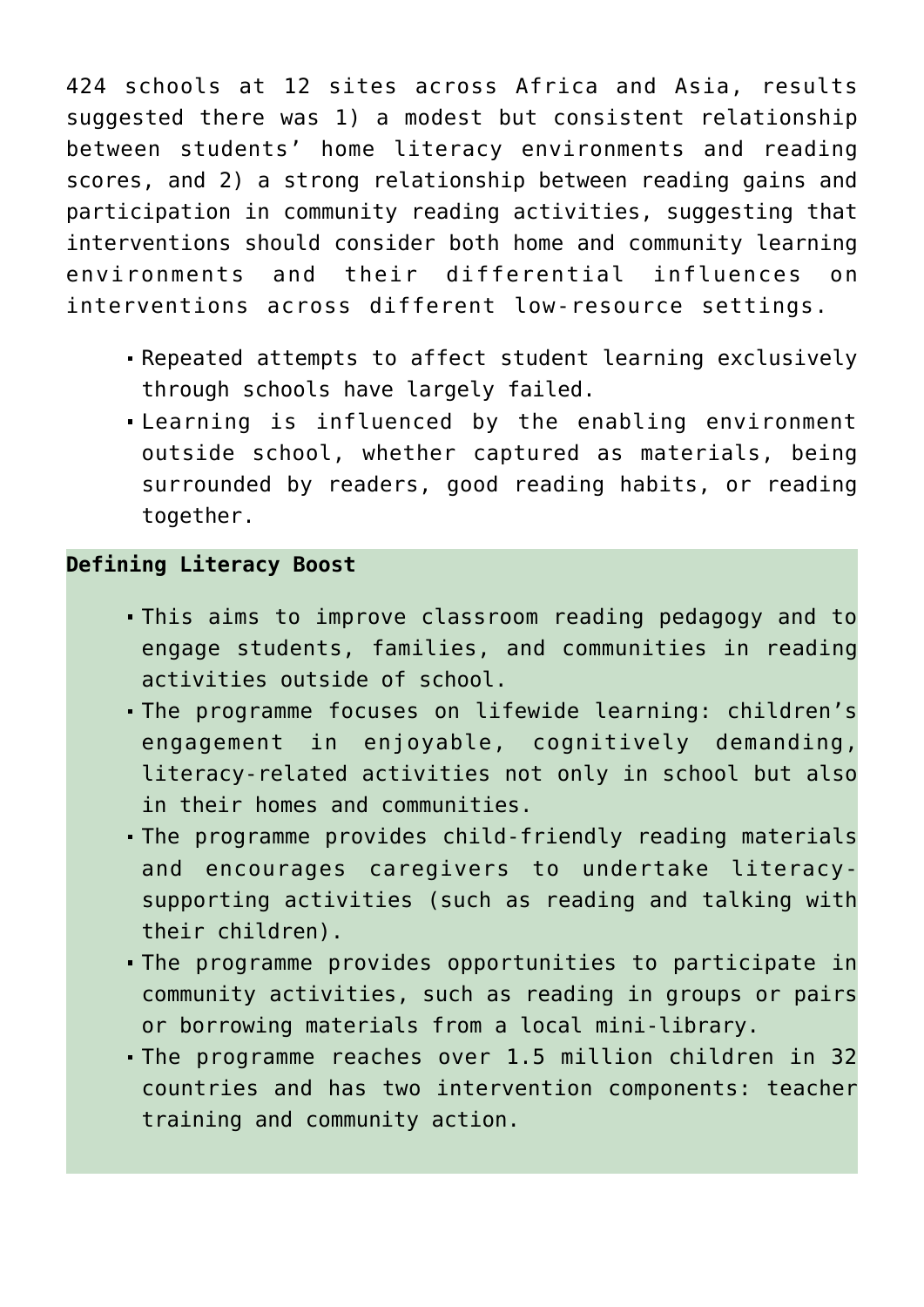

### **The study**

This study investigated how home- and community-enabling environments contribute to children's learning. This was achieved using longitudinal data from 12 sites across Bangladesh, Burundi, Ethiopia, Indonesia, Malawi, the Philippines, and Rwanda.

Research hypotheses:

H1: At baseline, the enabling environment of the home (specifically reading materials and literacy habits) will be positively associated with students' reading achievement, controlling for demographic and school characteristics.

H2: At endline, the enabling environment of the community (specifically the amount of community reading activities in which a student participates) will be positively associated with how much the student learned, regardless of starting achievement level, baseline home learning environment, demographic, and school characteristics.

The sample was drawn from 12 sites (each of which had between 25 and 85 schools). In each school, 20 students (10 boys and 10 girls) were randomly selected to participate in the study. Datasets include between 338 and 827 students in Grades 1–4.

#### **Measures**

*Reading Assessment*

- Untimed letter identification
- Fluency
- Comprehension

## *Home Enabling Environment*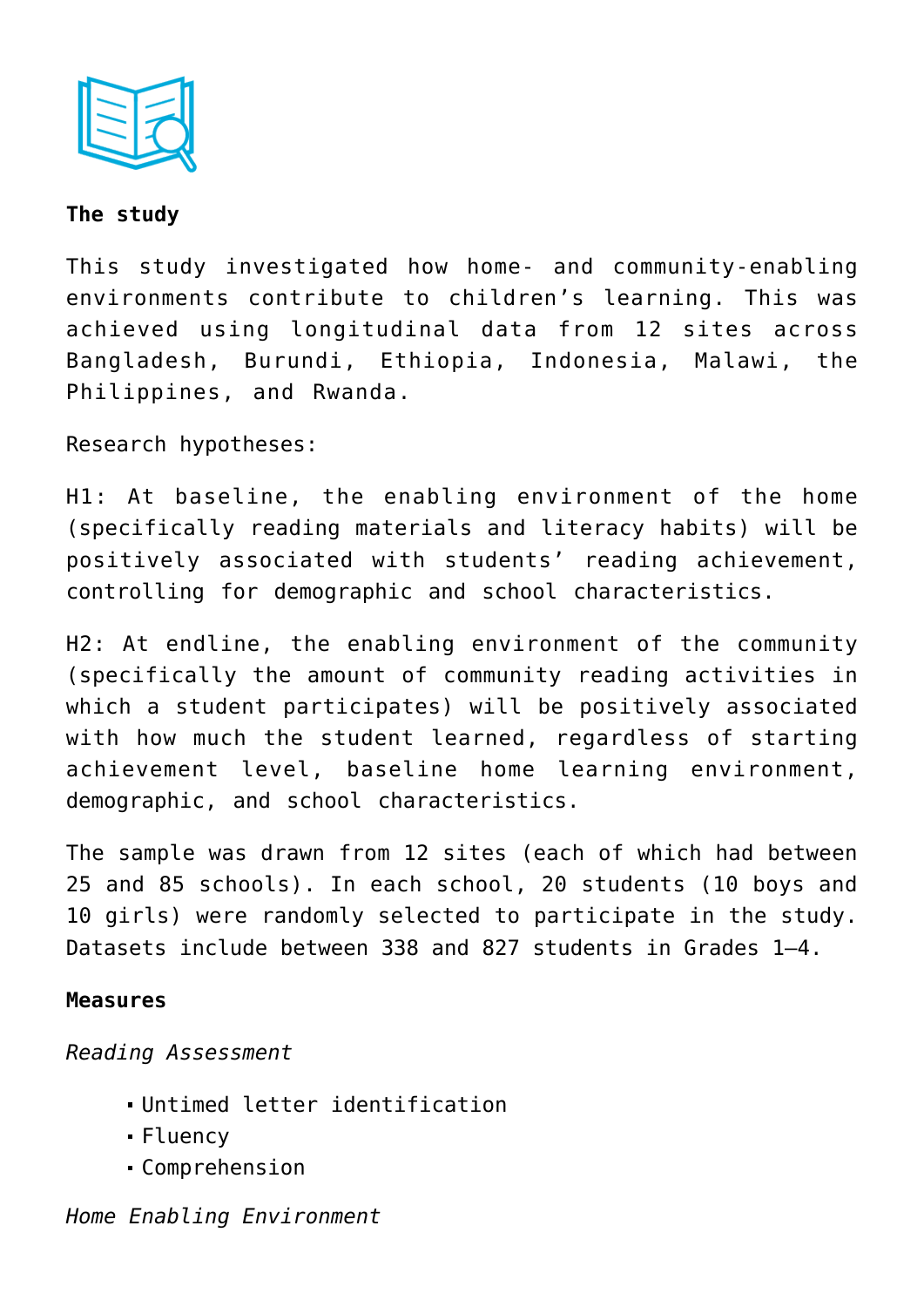- The reading materials index sums the different reading material types at home, with child-friendly materials  $(x3)$ .
- The reading habits index sums the number of times in the past week household members a) were seen reading, b) read to the student, c) helped or encouraged the student to study, and d) told the student a story.

#### *Community Enabling Environment*

This refers to the degree of participation in Literacy Boost community reading activities during past week, as follows: a) meeting with a reading buddy, b) borrowing books from a book bank, c) attending a reading camp, d) participating in a 'make-and-take' activity to create reading materials to take home, and e) participating in a read-a-thon.



## **Findings**

#### **Hypothesis 1**

- It was found that 5 of the 12 sites featured a statistically significant but small positive relationship between reading habits and baseline skills, whereas one site showed a negative relationship.
- It was found that 3 sites featured a small statistically significant positive relationship between reading materials and baseline skills, and one site featured a small statistically significant negative relationship.

## **Hypothesis 2**